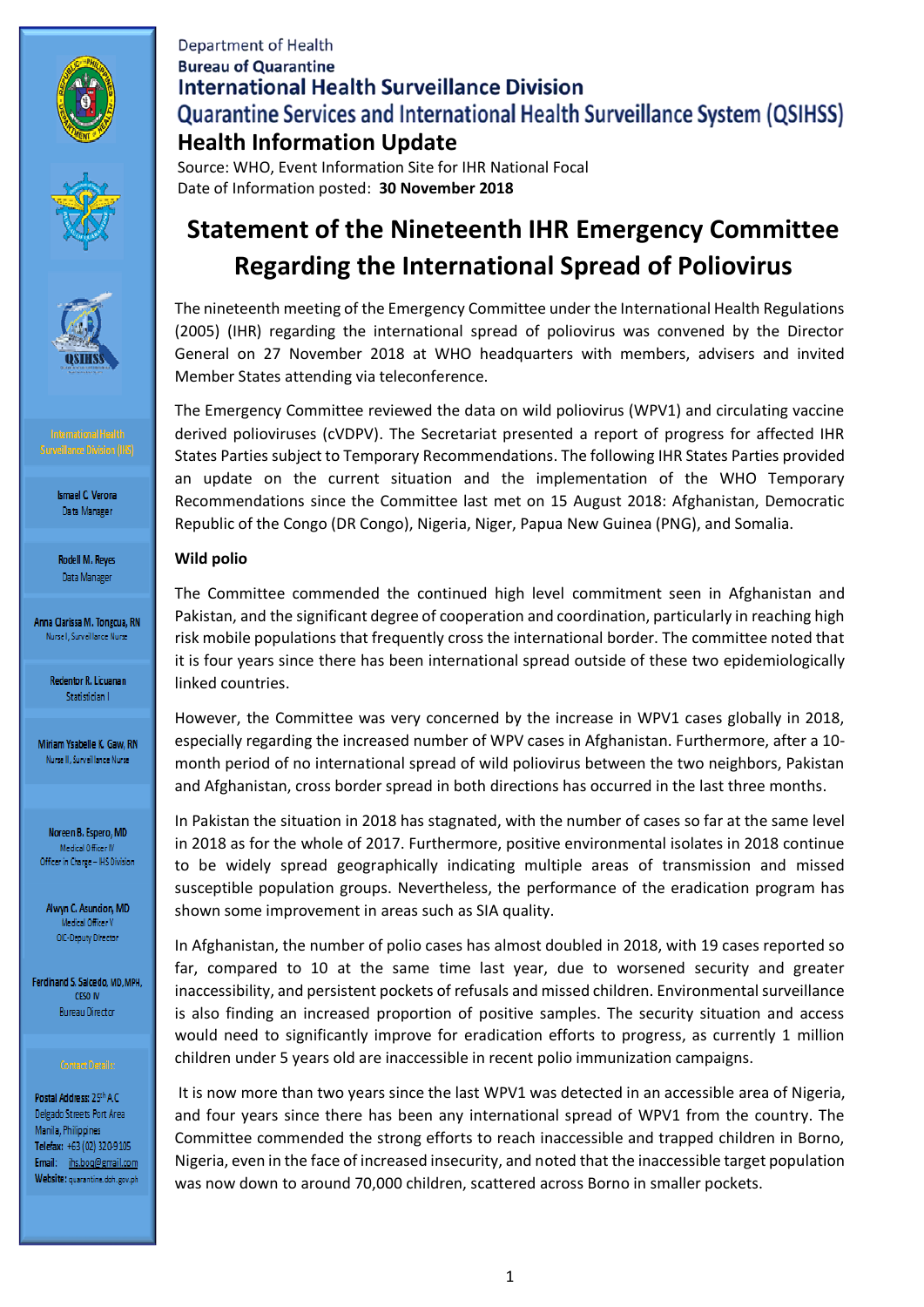



Rodell M. Reyes Data Manager

Anna Clarissa M. Tongcua, RN Nursel, Surveillance Nurse

> **Redentor R. Licuanan** Statistician I

Miriam Ysabelle K, Gaw, RN Nurse II, Surveillance Nurse

Noreen B. Espero, MD Medical Officer IV Officer in Charge - IHS Division

Alwyn C. Asuncion, MD Medical Officer V OIC-Deputy Director

Ferdinand S. Salcedo, MD, MPH,  $CESO$   $N$ **Bureau Director** 

Postal Address: 25th A.C. Delgado Streets Port Area Manila, Philippines Telefax: +63 (02) 320-9105 Email: ihs.boq@gmail.com Website: quarantine.doh.gov.ph

### **Vaccine derived poliovirus**

The outbreaks of cVDPV2 in Somalia, Kenya, DR Congo, Niger and cVDPV1 in PNG and cVDPV3 in Somalia continue to be of major concern, particularly the apparent international spread between Somalia and Kenya and the recent spread from Nigeria into Niger of cVDPV2, given that traditionally cVDPV viruses have rarely spread across borders. Conflict and population movement within and outside DR Congo indicate a degree of risk of spread. Large inaccessible areas of Somalia are a significant constraint on achieving interruption of transmission of the cVDPV2 and cVDPV3 in the area, exacerbated by large population movements into and out of these areas. Nevertheless because of the limited supply of IPV, in cVDPV type 2 outbreaks the implementation of the Temporary Recommendations for border immunization of departing travelers can be difficult. The committee noted the progress made with cross border cooperation between PNG and Indonesia, but was concerned that new cases of cVDPV1 in new provinces of PNG had been detected in the last three months, and that surveillance indicators in Indonesian provinces neighboring PNG were sub-optimal. Similarly, countries neighboring Somalia, such as South Sudan, Ethiopia and Djibouti, have areas of weak surveillance which poses the risk that international spread may go undetected. The outbreak of cVDPV2 in Syria has been successfully controlled with no international spread, and Syria is no longer considered infected but remains vulnerable.

The committee noted that in all infected countries, routine immunization was weak. The outbreaks of cVDPV2 in Jigawa, and for the second time in Sokoto, Nigeria, again underlines the vulnerability of northern Nigeria to poliovirus transmission. Routine immunization coverage remains very poor in many areas of the country, although the political leadership and national emergency programme to strengthen routine immunisation is beginning to make an impact in some areas.

### **Conclusion**

The Committee unanimously agreed that the risk of international spread of poliovirus remains a Public Health Emergency of International Concern (PHEIC), and recommended the extension of Temporary Recommendations for a further three months. The Committee considered the following factors in reaching this conclusion:

 Although the declaration of the PHEIC and issuance of Temporary Recommendations has reduced the risk of international spread of WPV, progress is fragile, and should international spread now occur, the impact on WPV eradication would be even more grave in terms of delaying certification and prolonging requirements for dedicated human and financial resources in support of the eradication effort. The reversal in progress in Afghanistan and the stagnation in Pakistan with exportation of WPV continuing between the two countries, heighten concerns.

 There is a risk of global complacency as the numbers of WPV cases remains low and eradication becomes a tangible reality, and a concern that removal of the PHEIC now could contribute to greater complacency.

 Many countries remain vulnerable to WPV importation. Gaps in population immunity in several key high-risk areas is evidenced by the current number of cVDPV outbreaks of all serotypes, which only emerge and circulate when polio population immunity is low as a result of deficient routine immunization programmes.

 The international outbreak of cVDPV2 affecting Somalia and Kenya, with a highly diverged cVDPV2 that appears to have circulated undetected for up to four years, highlights that there are still high-risk populations in South and Central zones of Somalia where population immunity and surveillance are compromised by conflict.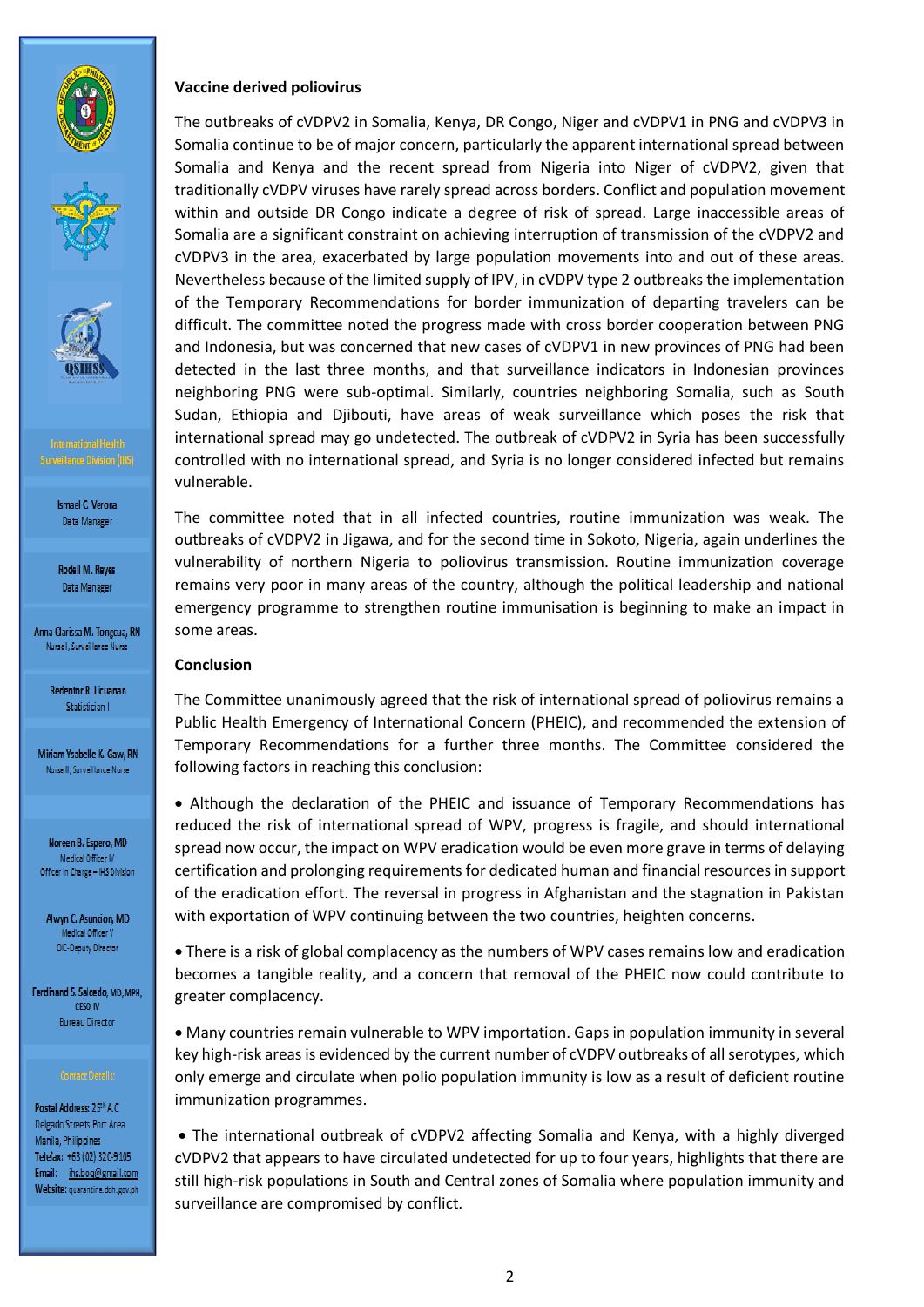





Rodell M. Reyes Data Manager

Anna Clarissa M. Tongcua, RN Nurse I, Surveillance Nurse

> Redentor R. Licuanan Statistician I

Miriam Ysabelle K, Gaw, RN Nurse II, Surveillance Nurse

Noreen B. Espero, MD Medical Officer IV Officer in Charge - IHS Division

Alwyn C. Asuncion, MD Medical Officer V OIC-Deputy Director

Ferdinand S. Salcedo, MD, MPH, CESO IV **Bureau Director** 

Postal Address: 25th A.C. Delgado Streets Port Area Manila, Philippines Telefax: +63 (02) 320-9105 Email: ihs.boq@gmail.com Website: quarantine.doh.gov.ph

 Similarly the new spread of cVDPV2 between Nigeria and Niger highlights the significant risk of persisting type 2 outbreaks two years after OPV2 withdrawal, and the inability so far to prevent further spread within and outside Nigeria through application of consistently high quality mOPV2 SIAs is a concern.

• The difficulty in controlling spread of cVDPV2 in DR Congo heightens these concerns and demonstrates significant gaps in population immunity at a critical time in the polio endgame; the low coverage with routine IPV vaccination in several countries neighboring DR Congo heightens the risk of international spread, as population immunity is rapidly waning.

 Inaccessibility continues to be a major risk, particularly in several countries currently infected with WPV or cVDPV, i.e. Afghanistan, Nigeria and Somalia, which all have sizable populations that have been unreached with polio vaccine for prolonged periods.

 The increasing number of countries in which immunization systems have been weakened or disrupted by conflict and complex emergencies pose another risk. Populations in these fragile states are vulnerable to outbreaks of polio.

 The risk is amplified by population movement, whether for family, social, economic or cultural reasons, or in the context of populations displaced by insecurity and returning refugees. There is a need for international coordination to address these risks. A regional approach and strong crossborder cooperation is required to respond to these risks, as much international spread of polio occurs over land borders.

### **Risk categories**

The Committee provided the Director-General with the following advice aimed at reducing the risk of international spread of WPV1 and cVDPVs, based on the risk stratification as follows:

- States infected with WPV1, cVDPV1 or cVDPV3, with potential risk of international spread.
- States infected with cVDPV2, with potential risk of international spread.

 States no longer infected by WPV1 or cVDPV, but which remain vulnerable to re-infection by WPV or cVDPV.

### **Criteria to assess States as no longer infected by WPV1 or cVDPV:**

 Poliovirus Case: 12 months after the onset date of the most recent case PLUS one month to account for case detection, investigation, laboratory testing and reporting period OR when all reported AFP cases with onset within 12 months of last case have been tested for polio and excluded for WPV1 or cVDPV, and environmental or other samples collected within 12 months of the last case have also tested negative, whichever is the longer.

 Environmental or other isolation of WPV1 or cVDPV (no poliovirus case): 12 months after collection of the most recent positive environmental or other sample (such as from a healthy child) PLUS one month to account for the laboratory testing and reporting period

 These criteria may be varied for the endemic countries, where more rigorous assessment is needed in reference to surveillance gaps (e.g. Borno)

Once a country meets these criteria as no longer infected, the country will be considered vulnerable for a further 12 months. After this period, the country will no longer be subject to Temporary Recommendations, unless the Committee has concerns based on the final report.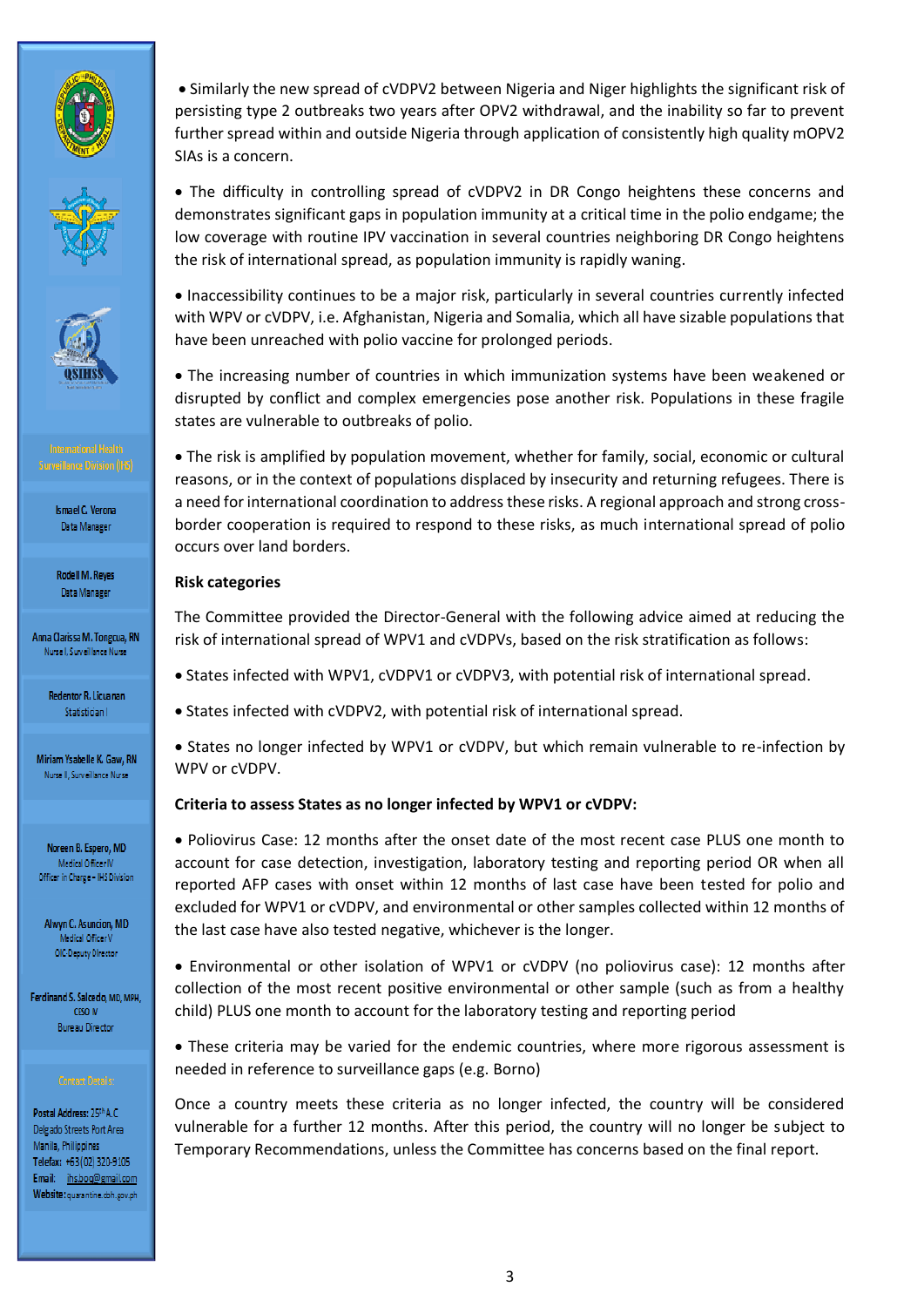





**Surveillance Division (IHS)** 

**Ismael C. Verona** Data Manager

Rodell M. Reyes Data Manager

Anna Clarissa M. Tongcua, RN Nurse I, Surveillance Nurse

> Redentor R. Licuanan Statistician I

Miriam Ysabelle K. Gaw, RN Nurse II, Surveillance Nurse

Noreen B. Espero, MD Medical Officer IV Officer in Charge - IHS Division

Alwyn C. Asuncion, MD Medical Officer V OIC-Deputy Director

Ferdinand S. Salcedo, MD, MPH, CESO IV **Bureau Director** 

Postal Address: 25th A.C. Delgado Streets Port Area Manila, Philippines Telefax: +63 (02) 320-9105 Email: ihs.boq@gmail.com Website: quarantine.doh.gov.ph

### **TEMPORARY RECOMMENDATIONS**

### **States infected with WPV1, cVDPV1 or cVDPV3 with potential risk of international spread**

**WPV1** 

Afghanistan (most recent detection 25 Oct 2018)

Pakistan (most recent detection 25 Oct 2018)

Nigeria (most recent detection 27 Sept 2016)

### **cVDPV1**

Papua New Guinea (most recent detection 1 Oct 2018)

### **cVDPV3**

Somalia (most recent detection 7 Sept 2018)

These countries should:

 Officially declare, if not already done, at the level of head of state or government, that the interruption of poliovirus transmission is a national public health emergency and implement all required measures to support polio eradication; where such declaration has already been made, this emergency status should be maintained as long as the response is required.

 Ensure that all residents and long-term visitors (i.e. > four weeks) of all ages, receive a dose of bivalent oral poliovirus vaccine (bOPV) or inactivated poliovirus vaccine (IPV) between four weeks and 12 months prior to international travel.

 Ensure that those undertaking urgent travel (i.e. within four weeks), who have not received a dose of bOPV or IPV in the previous four weeks to 12 months, receive a dose of polio vaccine at least by the time of departure as this will still provide benefit, particularly for frequent travelers.

 Ensure that such travelers are provided with an International Certificate of Vaccination or Prophylaxis in the form specified in Annex 6 of the IHR to record their polio vaccination and serve as proof of vaccination.

 Restrict at the point of departure the international travel of any resident lacking documentation of appropriate polio vaccination. These recommendations apply to international travelers from all points of departure, irrespective of the means of conveyance (e.g. road, air, sea).

 Further intensify cross-border efforts by significantly improving coordination at the national, regional and local levels to substantially increase vaccination coverage of travelers crossing the border and of high risk cross-border populations. Improved coordination of cross-border efforts should include closer supervision and monitoring of the quality of vaccination at border transit points, as well as tracking of the proportion of travelers that are identified as unvaccinated after they have crossed the border.

 Further intensify efforts to increase routine immunization coverage, including sharing coverage data, as high routine immunization coverage is an essential element of the polio eradication strategy, particularly as the world moves closer to eradication.

 Maintain these measures until the following criteria have been met: (i) at least six months have passed without new infections and (ii) there is documentation of full application of high quality eradication activities in all infected and high risk areas; in the absence of such documentation these measures should be maintained until the state meets the above assessment criteria for being no longer infected.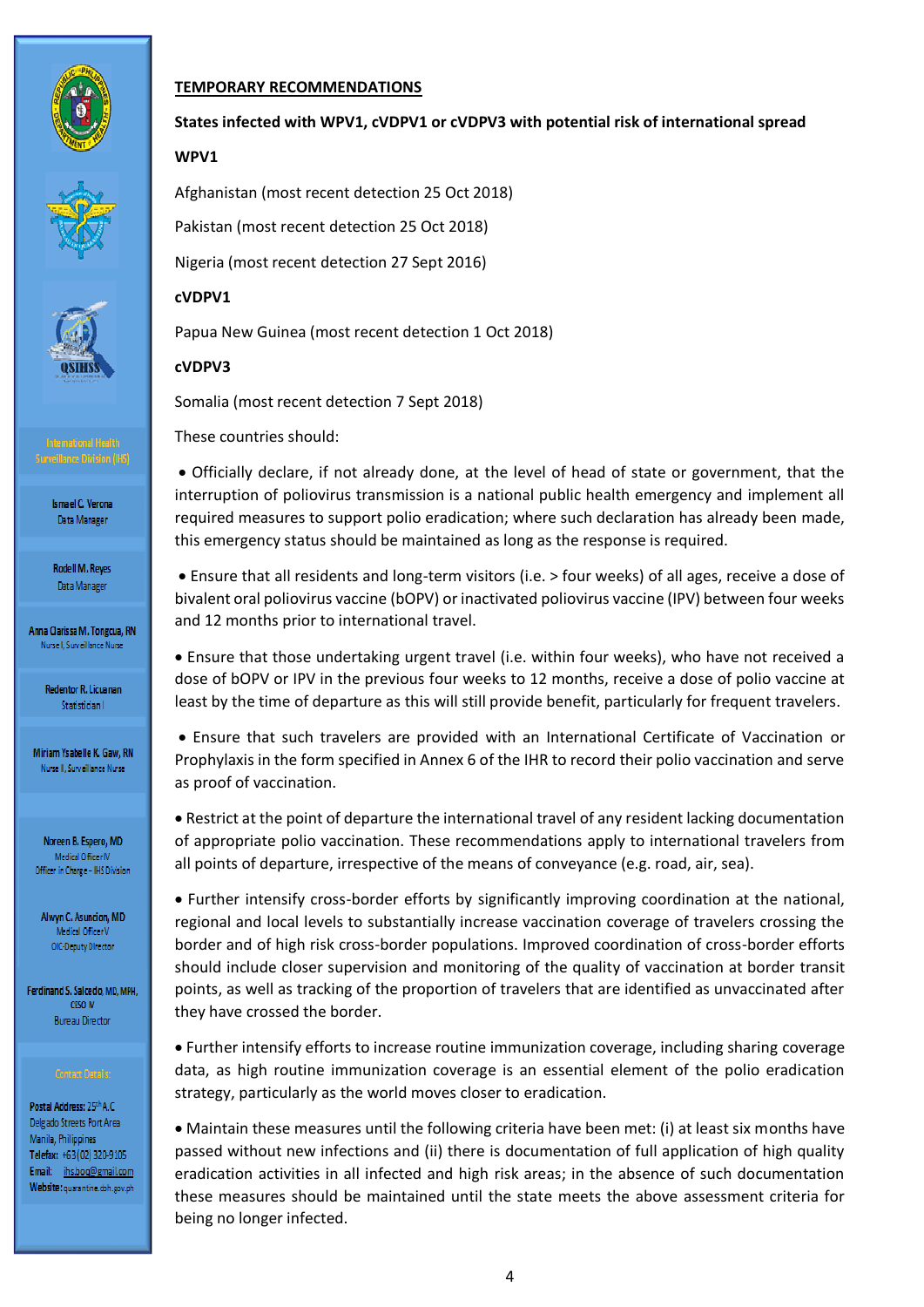





Rodell M. Reyes Data Manager

Anna Clarissa M. Tongcua, RN Nursel, Surveillance Nurse

> Redentor R. Licuanan Statistician I

Miriam Ysabelle K, Gaw, RN Nurse II, Surveillance Nurse

Noreen B. Espero, MD Medical Officer IV Officer in Charge - IHS Division

Alwyn C. Asuncion, MD Medical Officer V OIC-Deputy Director

Ferdinand S. Salcedo, MD, MPH, CESO IV **Bureau Director** 

Postal Address: 25th A.C. Delgado Streets Port Area Manila, Philippines Telefax: +63 (02) 320-9105 Email: ihs.boq@gmail.com Website: quarantine.doh.gov.ph • Provide to the Director-General a regular report on the implementation of the Temporary Recommendations on international travel.

# **States infected with cVDPV2s, with potential risk of international spread**

- DR Congo (most recent detection 25 Sept 2018)
- Kenya (most recent detection 21 March 2018)
- Nigeria (most recent detection 17 Oct 2018)
- Niger (most recent detection 9 Sept 2018)
- Somalia (most recent detection 4 Oct 2018)

These countries should:

 Officially declare, if not already done, at the level of head of state or government, that the interruption of poliovirus transmission is a national public health emergency and implement all required measures to support polio eradication; where such declaration has already been made, this emergency status should be maintained.

 Noting the existence of a separate mechanism for responding to type 2 poliovirus infections, consider requesting vaccines from the global mOPV2 stockpile based on the recommendations of the Advisory Group on mOPV2.

 Encourage residents and long-term visitors to receive a dose of IPV (if available in country) four weeks to 12 months prior to international travel; those undertaking urgent travel (i.e. within four weeks) should be encouraged to receive a dose at least by the time of departure.

 Ensure that travelers who receive such vaccination have access to an appropriate document to record their polio vaccination status.

• Intensify regional cooperation and cross-border coordination to enhance surveillance for prompt detection of poliovirus, and vaccinate refugees, travelers and cross-border populations, according to the advice of the Advisory Group.

 Further intensify efforts to increase routine immunization coverage, including sharing coverage data, as high routine immunization coverage is an essential element of the polio eradication strategy, particularly as the world moves closer to eradication.

 Maintain these measures until the following criteria have been met: (i) at least six months have passed without the detection of circulation of VDPV2 in the country from any source, and (ii) there is documentation of full application of high quality eradication activities in all infected and high risk areas; in the absence of such documentation these measures should be maintained until the state meets the criteria of a 'state no longer infected'.

 At the end of 12 months without evidence of transmission, provide a report to the DirectorGeneral on measures taken to implement the Temporary Recommendations.

**States no longer infected by WPV1 or cVDPV, but which remain vulnerable to re-infection by WPV or cVDPV**

**WPV1** 

- Cameroon (last case 9 Jul 2014)
- Central African Republic (last case 8 Dec 2011)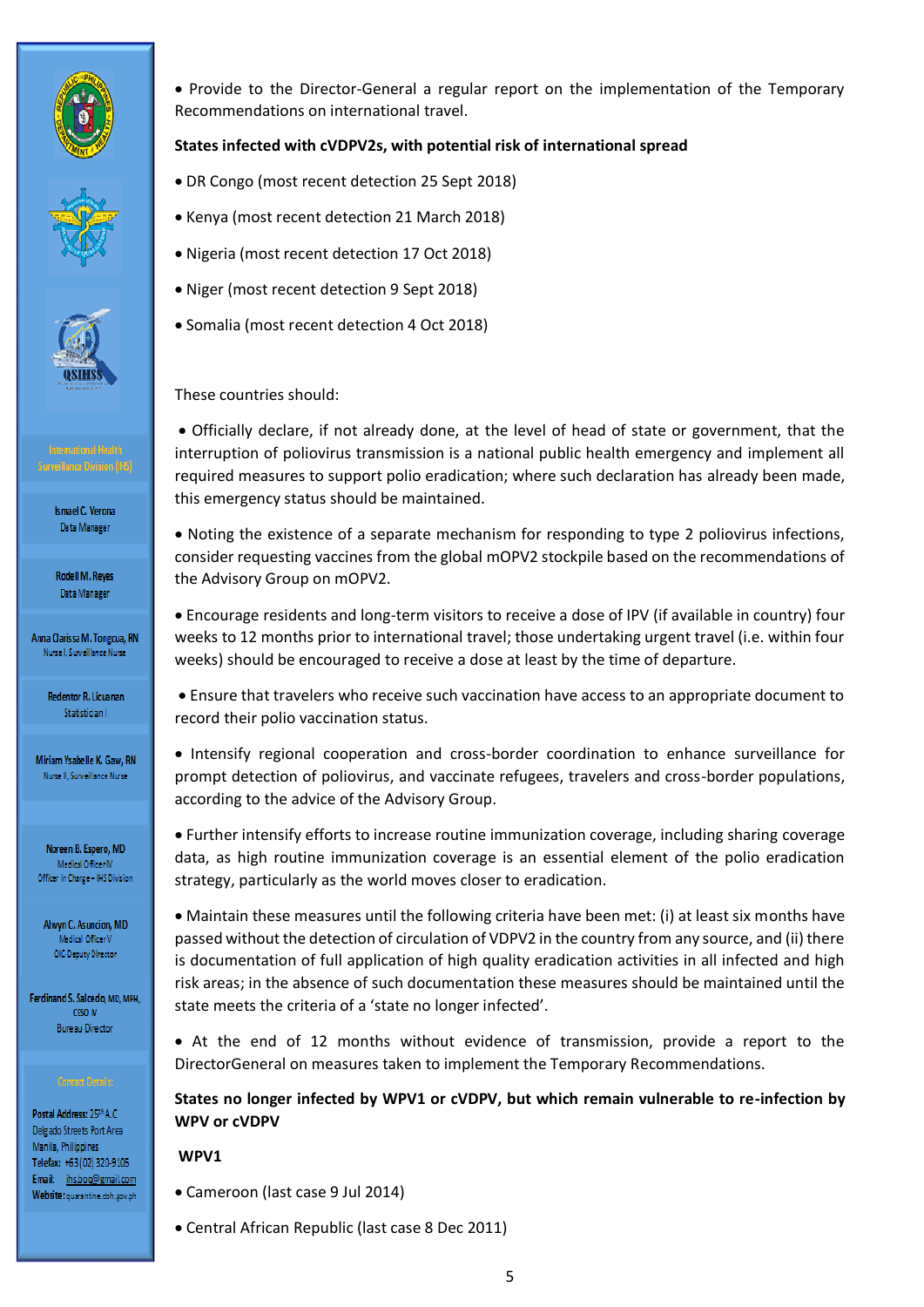



**Rodell M. Reyes** Data Manager

Anna Clarissa M. Tongcua, RN Nursel, Surveillance Nurse

> Redentor R. Licuanan Statistician I

Miriam Ysabelle K, Gaw, RN Nurse II, Surveillance Nurse

Noreen B. Espero, MD Medical Officer IV Officer in Charge - IHS Division

Alwyn C. Asuncion, MD Medical Officer V OIC-Deputy Director

Ferdinand S. Salcedo, MD, MPH, CESO IV **Bureau Director** 

Postal Address: 25th A.C. Delgado Streets Port Area Manila, Philippines Telefax: +63 (02) 320-9105 Email: ihs.boq@gmail.com Website: quarantine.doh.gov.ph Chad (last case 14 Jun 2012)

# **CVDPV**

• Syria (last case 21 Sept 2017)

These countries should:

Urgently strengthen routine immunization to boost population immunity.

 Enhance surveillance quality, including considering introducing supplementary methods such as environmental surveillance, to reduce the risk of undetected WPV1 and cVDPV transmission, particularly among high risk mobile and vulnerable populations.

• Intensify efforts to ensure vaccination of mobile and cross-border populations, Internally Displaced Persons, refugees and other vulnerable groups.

 Enhance regional cooperation and cross border coordination to ensure prompt detection of WPV1 and cVDPV, and vaccination of high risk population groups.

 Maintain these measures with documentation of full application of high quality surveillance and vaccination activities.

 At the end of 12 months\* without evidence of reintroduction of WPV1 or new emergence and circulation of cVDPV, provide a report to the Director-General on measures taken to implement the Temporary Recommendations.

\*For the Lake Chad countries, this will be linked to when Nigeria is considered no longer infected by WPV1 or cVDPV2.

# Additional considerations

In areas where specific geographies are inaccessible, an intensive effort should be made to immunize communities on the periphery of inaccessible areas including providing immunisation posts at key transit points of high population movement.

The outbreak in Papua New Guinea is an example of the ongoing vulnerability of some parts of the world to polioviruses. The committee urged countries in close proximity to the current outbreaks, such as Ethiopia, South Sudan, Djibouti, Indonesia, Central African Republic and Lake Chad basin countries to urgently strengthen polio surveillance and routine immunization including with bOPV and IPV. There needs to be a renewed urgency to addressing these gaps wherever they exist. The world is at a critical point in polio eradication, and failure to boost population immunity through strengthening routine immunization, and where outbreaks have occurred through implementation of high quality SIAs, in areas of known high risk could jeopardize or severely delay polio eradication. The current situation calls for unabated efforts and use of every tool available, to achieve the goal in these most challenging countries.

The Committee noted that the extension of the PHEIC for over four years in the context of the end game of the global eradication effort, was an exceptional use of the IHR. The committee noted that there is a legitimate debate about whether this continued declaration of a PHEIC may weaken its impact as a tool to address global health emergencies, and specifically whether it continues to have utility noting that the risk of international spread appears to have substantially diminished since 2014. It noted that it was not originally envisaged that a PHEIC would continue for such a long period, but the committee feels that the circumstances of an eradication program such as polio are unique. In an eradication program, it is the mere existence of the virus in a country that necessitates strenuous emergency measures, in addition to the number of cases. The committee was concerned that the removal of the PHEIC in the current situation where exportation of WPV and cVDPV continues and progress has may even have reversed, might send out the wrong